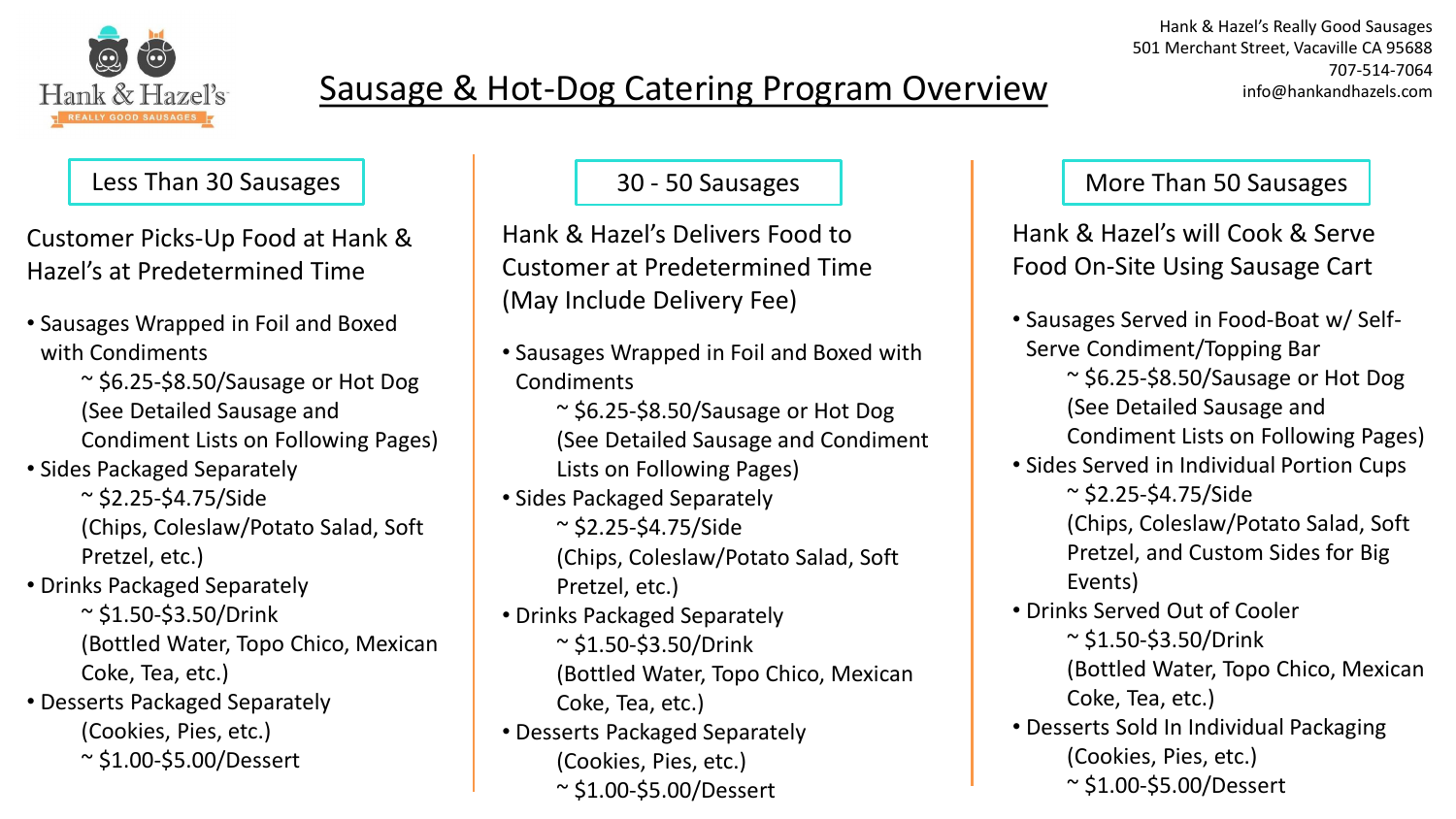

# Detailed Sausage List – Pricing is  $\sim$  \$6.25 - \$8.50 Each

Hank & Hazel's Really Good Sausages 501 Merchant Street, Vacaville CA 95688 707-514-7064 info@hankandhazels.com

(pricing does not include sales tax)

#### Chicken

**Spicy Chicken Mango -** This chicken sausage is loaded with fresh mango and spiced with crushed peppers and chili garlic sauce. It is perfectly sweet, and delightfully spicy!

**Cilantro Chicken w/ Jalapeno -** This chicken sausage is juicy and tender, and filled with all the perfect salsa flavors.

**\*Chicken Pepperjack Jalapeno –** Our Chicken Pepper Jack Jalapeno is bursting with juicy flavor, this medium spicy sausage has just the right amount of heat.

## Pork & Beef

**\*Jalepeno Cheddarwurst** - Made with fresh Jalapeño peppers and sharp cheddar cheese that has the perfect amount of spicy, creamy, cheesiness.

**Spicy Beer Brat -** Made of pork and Beef, sweetened with honey, full of spices, and fresh garlic, this hot beer sausage is savory and a little bit spicy.

**\*Smoked Polish -** Classic Polish sausage with a well-balanced garlic/paprika/black pepper flavor profile.

**\*Smoked Wisconsin Cheddar Bratwurst** - This sausage is a coarse mixture of pork and beef blended with chunks of cheddar cheese for that true Mid-Western Cheddar Brat flavor.

**Hungarian Kolbasa** - Traditional coarse ground Hungarian style sausage with a slightly spicy paprika flavor and garlic notes, made from pork and beef.

**Cajun Hot Link –** Spicy, smoked beef & pork sausage seasoned with cayenne pepper and paprika. The same of the set of the set of the set of the set of the set of the set of the set of the set of the set of the set of the set of the set of the set of the set of the set of the set of the set of the set of the

#### Pork

**Smoked Andouille -** Spicy smoked sausage with heavy Cajun spice.

**Hungarian Debreziner -** Heavily spiced smoked Hungarian style pork sausage in a sheep casing.

**\*German White Bratwurst –** Bratwurst seasoned with white pepper, ginger, and nutmeg resulting in an old-world authentic taste.

**\*\*\*Irish Banger –** Irish-style pork sausage with bread crumbs mixed into the meat. The texture of the sausage is a little softer than many of our other sausages.

**\*Kasekrainer -** Traditional Austrian street sausage loaded with Emmenthaler cheese and smoked over apple wood. Delicious with Sauerkraut and mustard.

**Sicilian -** Pork Sausage w/ Fresh Bell Peppers and Provolone & Romano Cheese

**Smoked IPA Bratwurst -** Smoked Classic Midwestern-style Bratwurst featuring IPA beer from Stone Brewing in San Diego.

**\*Smoked Chorizo –** Basque-inspired, Spanish style, smoked chorizo is made with the finest pork cuts, pimenton, and fresh garlic.

**\*Smoked White Cheddar Brat –** Mildly seasoned with salt, pepper and garlic, then stuffed with chunks of white cheddar cheese and smoked.

**Spicy Italian -** Italian pork sausage with a slight spice and strong fennel flavor.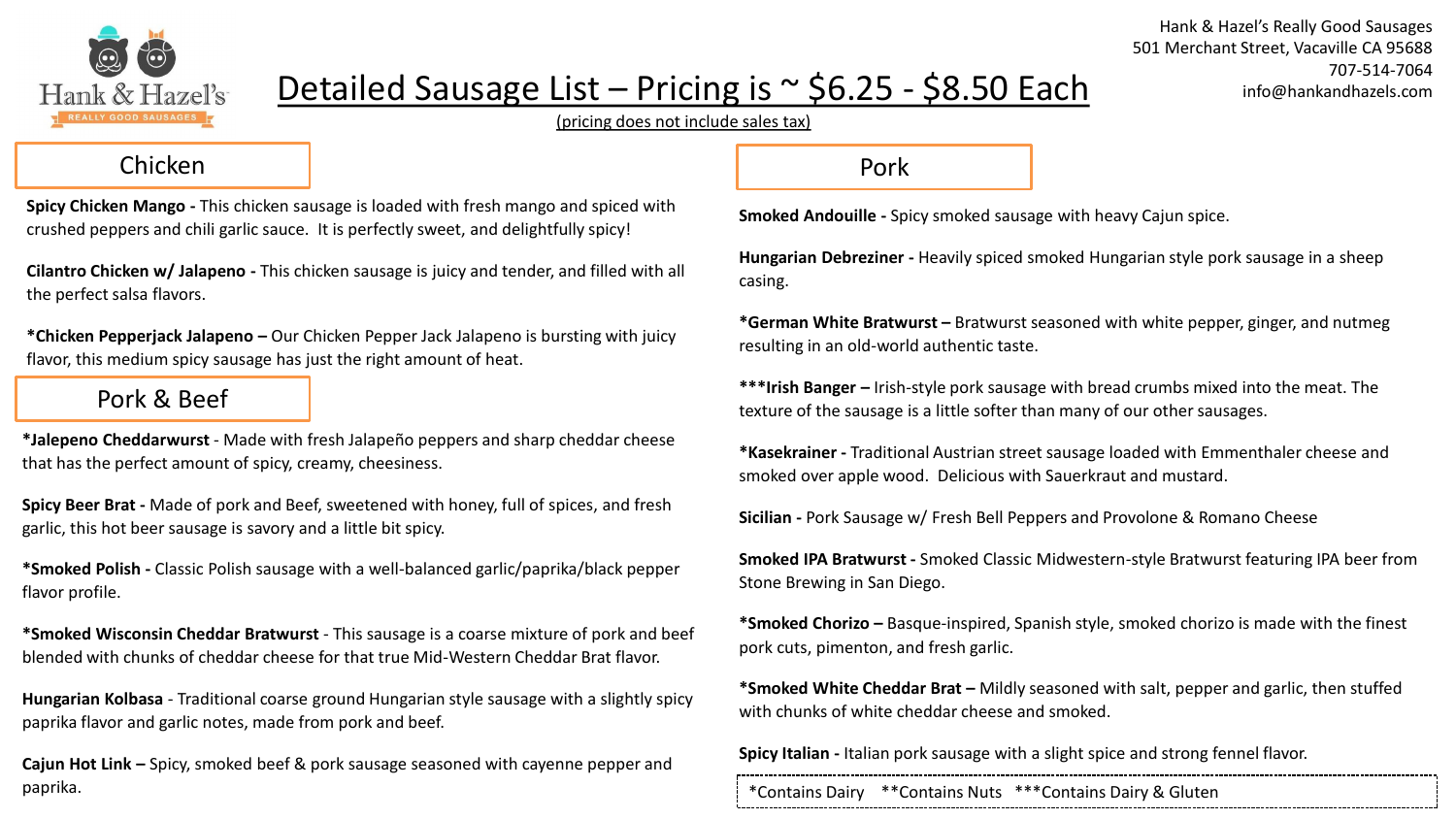

# Detailed Sausage List – Pricing is  $\sim$  \$6.25 - \$8.50 Each

Hank & Hazel's Really Good Sausages 501 Merchant Street, Vacaville CA 95688 707-514-7064 info@hankandhazels.com

(pricing does not include sales tax)

#### Pork and Veal

**\*Nurnberger-Syle Bratwurst -** Traditional pork and veal sausage that is ground semi-fine with coarse chunks of pork to provide a great bite. Mildly flavored and delicate.

**\*Swiss Bockwurst -** Traditional pork and veal sausage made with parsley and ground fine. It has a very delicate texture and flavor.

### Pork & Duck

**\*\*Smoked Duck & Pork** – Mild duck flavor, seasoned with garlic, juniper berries and hazelnuts.

Beef

**\*Smoked Beef -** Smokey, beefy, and black peppery. Reminds us of something you would find in a smokehouse down in Texas.

#### Vegetarian

**Vegetarian Beyond Meat – Bratwurst -** Vegan Bratwurst made with pea proteins.

### Hot Dog Menu

**Stadium Dog -** Classic American all-beef stadium hot dog! 1/4lb skinless dog, plump and juicy.

**\*Frankfurter -** Foot-long, snappy pork frankfurter smoked with hickory and apple wood.

**Louisiana Spicy Dog –** This very spicy 1/4lb skinless beef dog is seasoned with jalapeno puree and cayenne pepper.

## **Important Notes:**

Our sausage menu rotates frequently, so please check with info@hankandhazels.com to make sure what you would like is available for your event. In addition, we can offer custom items (smoked chicken, ribs, tri-tip, etc.) for larger events upon request. Please contact info@hankandhazels.com for special requests.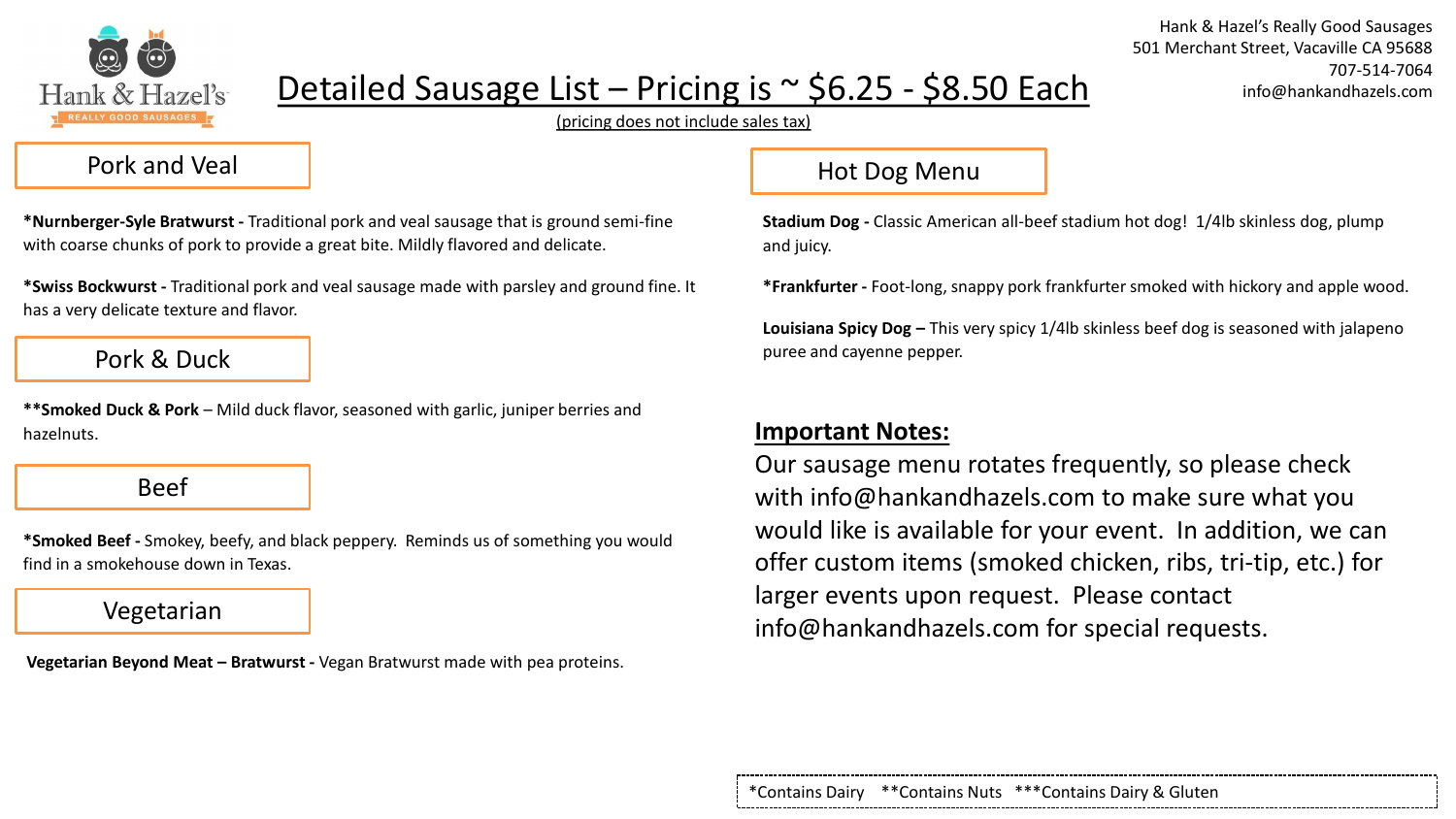

# Toppings and Condiment List

(pricing does not include sales tax)

Hank & Hazel's Really Good Sausages 501 Merchant Street, Vacaville CA 95688 707-514-7064 info@hankandhazels.com

## **Complimentary**

- Sauerkraut
- Diced Onions
- Sweet Relish
- Ketchup
- Yellow Mustard
- Mayonaise

# **+ \$0.50 Each**

- Spicy Beer Mustard
- Pickled Peppers
- Pickled Onions
- Dill Pickle
- Grilled Onions

# **+ \$1.50 Each**

- Bread & Butter Pickles
- Cheese

# **+ \$2.00 Each**

- Bacon
- Cheese Spread